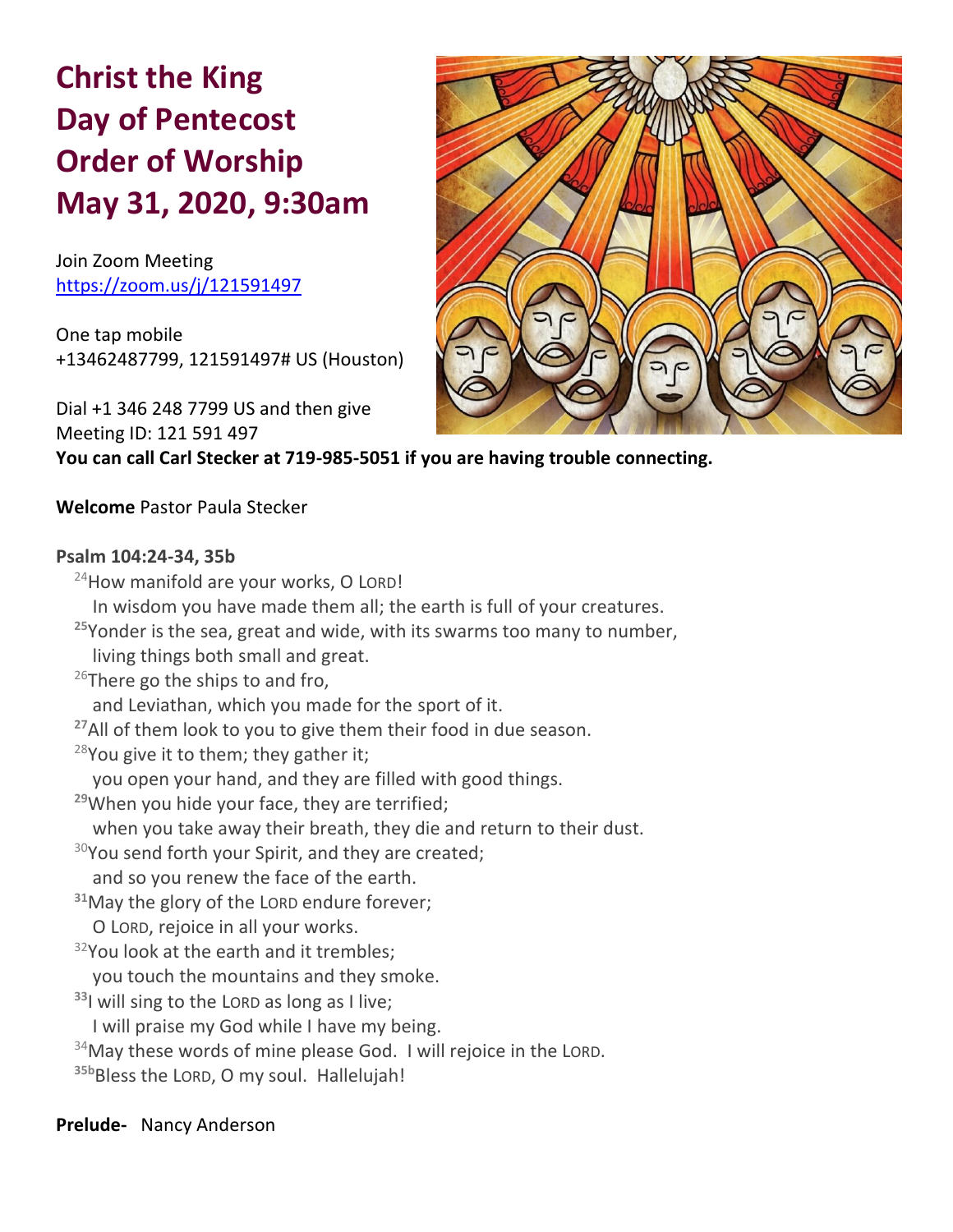# **Greeting**

The grace of our Lord Jesus Christ, the love of God, and the communion of the Holy Spirit be with you all. **And also with you.**

# **Prayer of the Day**

O God, on this day you open the hearts of your faithful people by sending into us your Holy Spirit. Direct us by the light of that Spirit, that we may have a right judgment in all things and rejoice at all times in your peace, through Jesus Christ, your Son and our Lord, who lives and reigns with you and the Holy Spirit, one God, now and forever. **Amen.**

# **Reading: Acts 2:1-21**

*Pentecost was a Jewish harvest festival that marked the fiftieth day after Passover. Luke portrays the Holy Spirit being poured out upon the disciples before the gathered and astonished people assembled in Jerusalem for the festival. Filled with the Spirit, the disciples were able to witness to the power of Christ's resurrection.*

<sup>1</sup>When the day of Pentecost had come, [the apostles] were all together in one place. <sup>2</sup>And suddenly from heaven there came a sound like the rush of a violent wind, and it filled the entire house where they were sitting. <sup>3</sup>Divided tongues, as of fire, appeared among them, and a tongue rested on each of them. <sup>4</sup>All of them were filled with the Holy Spirit and began to speak in other languages, as the Spirit gave them ability.

 $5$ Now there were devout Jews from every nation under heaven living in Jerusalem.  $6$ And at this sound the crowd gathered and was bewildered, because each one heard them speaking in the native language of each. <sup>7</sup>Amazed and astonished, they asked, "Are not all these who are speaking Galileans? <sup>8</sup>And how is it that we hear, each of us, in our own native language? <sup>9</sup>Parthians, Medes, Elamites, and residents of Mesopotamia, Judea and Cappadocia, Pontus and Asia,  $^{10}$ Phrygia and Pamphylia, Egypt and the parts of Libya belonging to Cyrene, and visitors from Rome, both Jews and proselytes,  $^{11}$ Cretans and Arabs—in our own languages we hear them speaking about God's deeds of power."  $^{12}$ All were amazed and perplexed, saying to one another, "What does this mean?"  $^{13}$ But others sneered and said, "They are filled with new wine."

 $14$ But Peter, standing with the eleven, raised his voice and addressed them, "Men of Judea and all who live in Jerusalem, let this be known to you, and listen to what I say. <sup>15</sup>Indeed, these are not drunk, as you suppose, for it is only nine o'clock in the morning.  $^{16}$ No, this is what was spoken through the prophet Joel:

 $17'$ In the last days it will be, God declares, that I will pour out my Spirit upon all flesh,

and your sons and your daughters shall prophesy,

and your young men shall see visions, and your old men shall dream dreams.

 $18$ Even upon my slaves, both men and women,

in those days I will pour out my Spirit; and they shall prophesy.

 $19$ And I will show portents in the heaven above

and signs on the earth below, blood, and fire, and smoky mist.

 $20$ The sun shall be turned to darkness

and the moon to blood, before the coming of the Lord's great and glorious day.

 $21$ Then everyone who calls on the name of the Lord shall be saved.'"

Word of God; word of life. **Thanks be to God.**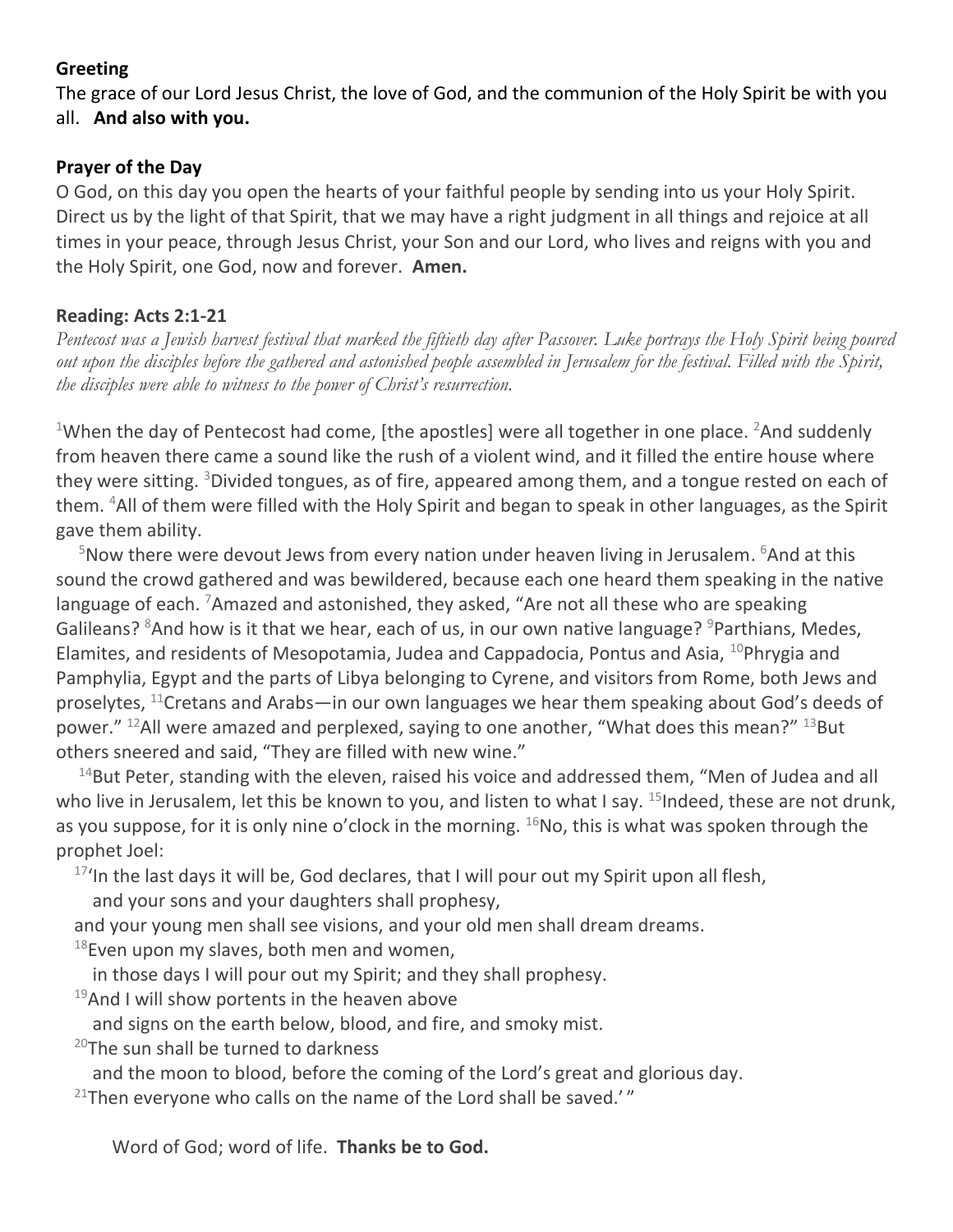# **Children's message-** Laura Goins

**Faith Statements-** Luke Diehl, Kaisa Dohlvik, Jadyn Selecky

**Special Music-** Jim Duffey and Jadyn Selecky

#### **PRESENTATION FOR AFFIRMATION OF BAPTISM**

Dear friends, we give thanks for the gift of baptism and for *these people*, one with us in the body of Christ, who are making public affirmation of *their* baptism.

#### *Council president presents those making affirmation.*

I present Luke Diehl, Kaisa Dohlvik, and Jadyn Selecky, who desire to make public affirmation of their baptism.

#### **PROFESSION OF FAITH**

#### *The assembly may stand and join in the responses.*

I ask you to profess your faith in Christ Jesus, reject sin, and confess the faith of the church.

Do you renounce the devil and all the forces that defy God? *Response:*

**I renounce them.**

Do you renounce the powers of this world that rebel against God?

#### *Response:*

**I renounce them.**

Do you renounce the ways of sin that draw you from God? *Response:*

**I renounce them.**

Do you believe in God the Father? **I believe in God, the Father almighty, creator of heaven and earth.**

Do you believe in Jesus Christ, the Son of God?

**I believe in Jesus Christ, God's only Son, our Lord, who was conceived by the Holy Spirit, born of the virgin Mary, suffered under Pontius Pilate, was crucified, died, and was buried; he descended to the dead. On the third day he rose again; he ascended into heaven, he is seated at the right hand of the Father, and he will come to judge the living and the dead.**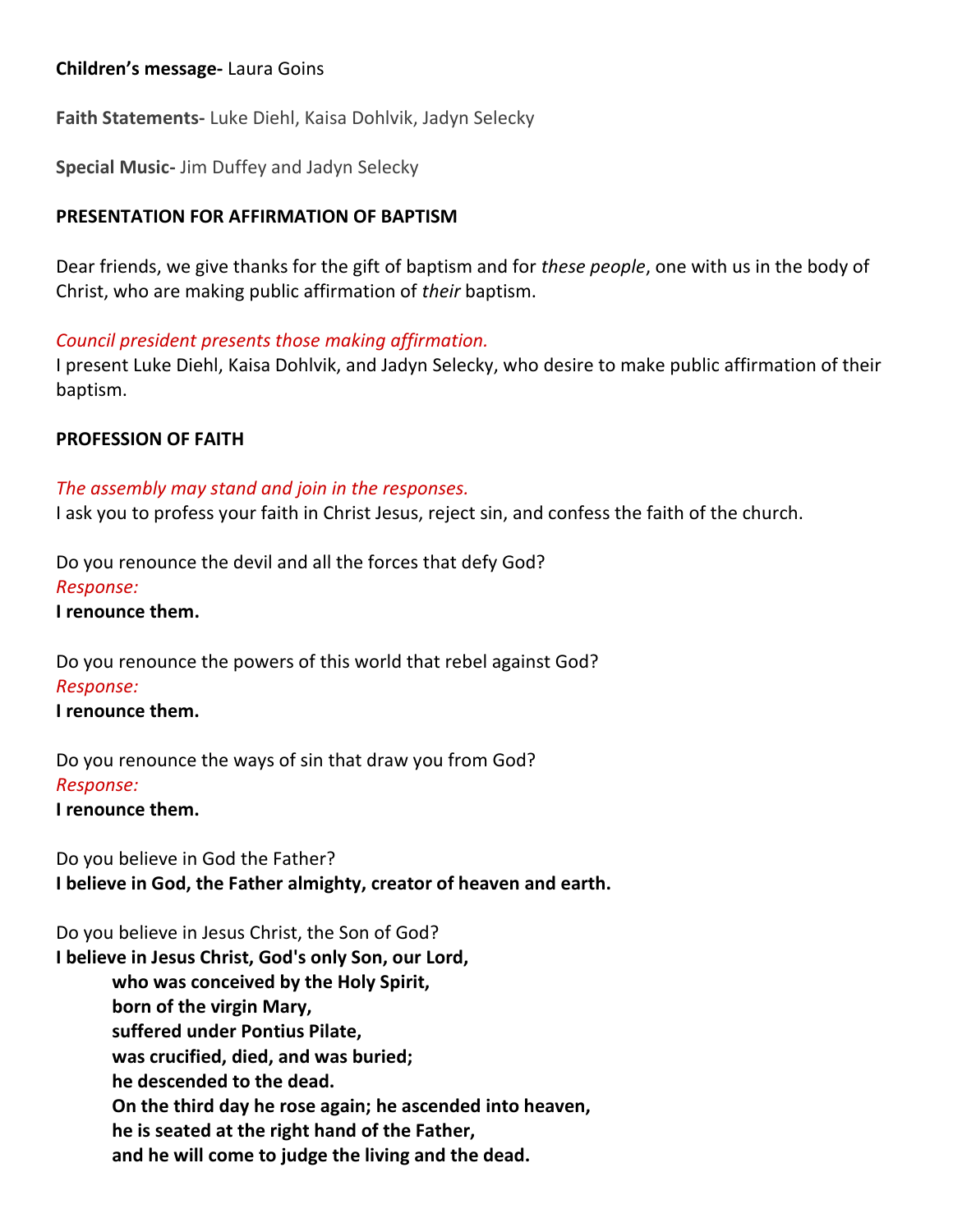Do you believe in God the Holy Spirit?

**I believe in the Holy Spirit,**

**the holy catholic church, the communion of saints, the forgiveness of sins, the resurrection of the body, and the life everlasting. Amen.**

# **AFFIRMATION OF BAPTISM**

You have made public profession of your faith. Do you intend to continue in the covenant God made with you in holy baptism:

to live among God's faithful people,

to hear the word of God and share in the Lord's supper,

to proclaim the good news of God in Christ through word and deed,

to serve all people, following the example of Jesus,

and to strive for justice and peace in all the earth?

*Each person responds:*

**I do, and I ask God to help and guide me.**

# *The minister addresses the assembly.*

People of God, do you promise to support *these sisters and brothers* and pray for *them* in their life in Christ?

**We do, and we ask God to help and guide us.**

# *Those making affirmation take turns at kneeler, parents at their shoulders.*

Let us pray. We give you thanks, O God, that through water and the Holy Spirit you give us new birth, cleanse us from sin, and raise us to eternal life. Stir up in *name* the gift of your Holy Spirit: the spirit of wisdom and understanding, the spirit of counsel and might, the spirit of knowledge and the fear of the Lord, the spirit of joy in your presence, both now and forever.

**Amen.**

# *Those making public affirmation stand and face the assembly.*

Let us rejoice with these sisters and brothers in Christ. **We rejoice with you in the life of baptism. Together we will give thanks and praise to God and proclaim the good news to all the world.**

*From Sundays and Seasons.com. Copyright 2008 Augsburg Fortress. All rights reserved. Reprinted by permission under Augsburg Fortress Liturgies Annual License #23962.*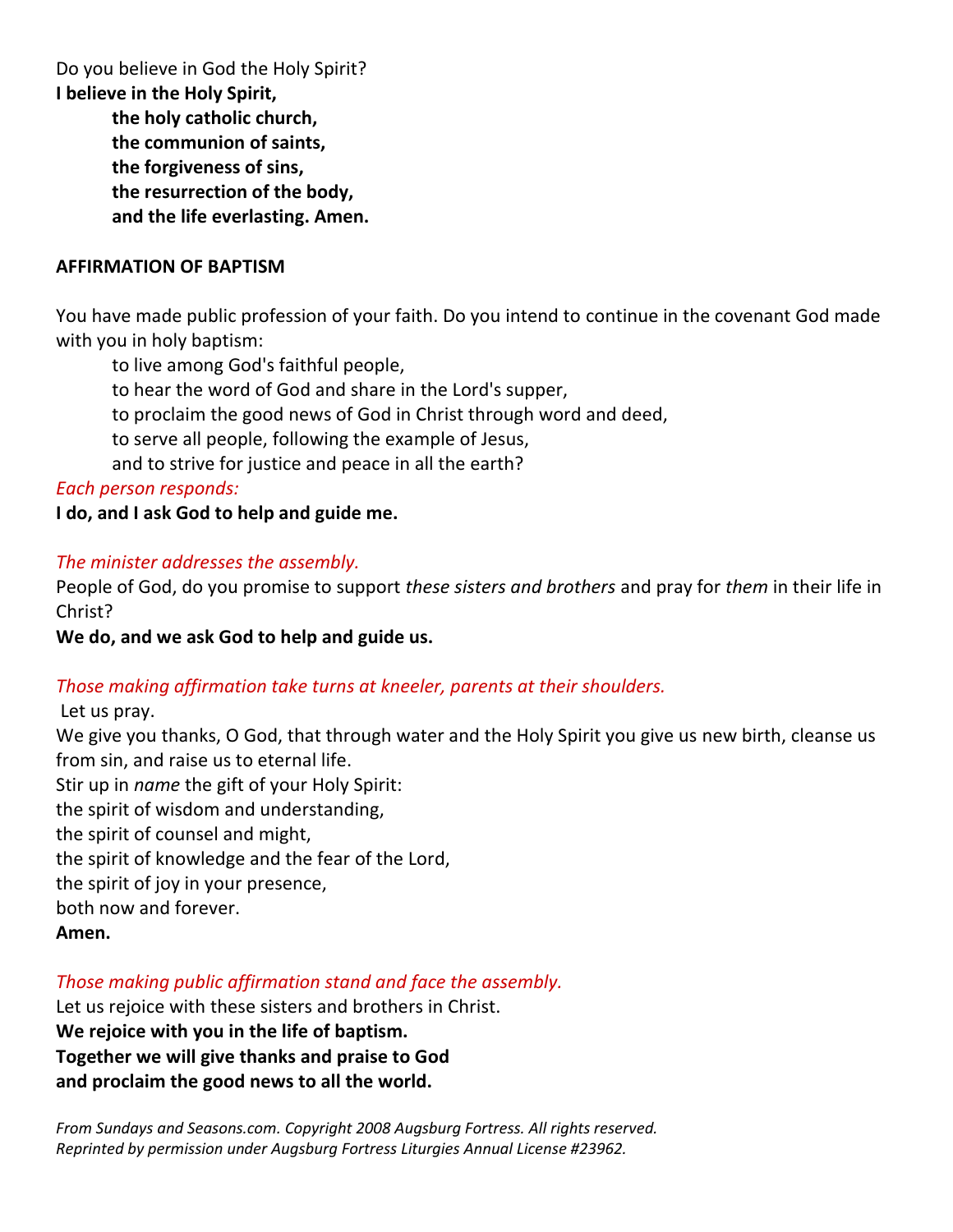# **Hymn of the Day: O Day Full of Grace**

*Words will be on the screen*

- 1 O day full of grace that now we see appearing on earth's horizon, bring light from our God that we may be abundant in joy this season. God, shine for us now in this dark place; your name on our hearts emblazon.
- 2 O day full of grace, O blessed time, our Lord on the earth arriving; then came to the world that light sublime, great joy for us all retrieving; for Jesus all mortals did embrace, all shame and despair removing.
- 3 For Christ bore our sins, and not his own, when he on the cross was hanging; and then he arose and moved the stone, that we, unto him belonging, might join with angelic hosts to raise

our voices in endless singing.

- 4 God came to us then at Pentecost, the Spirit new life revealing, that we might no more in death be lost, its pow'r over us dispelling. This flame will the mark of sin efface and bring to us all true healing.
- 5 When we on that final journey go that Christ is for us preparing, we'll gather in song, our hearts aglow, all joy of the heavens sharing, and there we will join God's endless praise, with angels and saints adoring.
- Text: Scandinavian folk hymn; tr. Gerald Thorson, 1921-2001, alt. Text © 1978 *Lutheran Book of Worship*, admin. Augsburg Fortress.

#### **Prayers of Intercession**

Uplifted by the promised hope of healing and resurrection, we join the people of God in all times and places in praying for the church, the world, and all who are in need.

Lord, in your mercy, **hear our prayer.**

With bold confidence in your love, almighty God, we place all for whom we pray into your eternal care; through Christ our Lord. **Amen.**

#### **Peace**

The peace of Christ be with you always. **And also with you.**

# **Offering Prayer**

Merciful God, our ordinary gifts seem small for such a celebration, but you make of them an abundance, just as you do with our lives. Feed us again at this table for service in your name, in the strength of the risen Christ. **Amen.**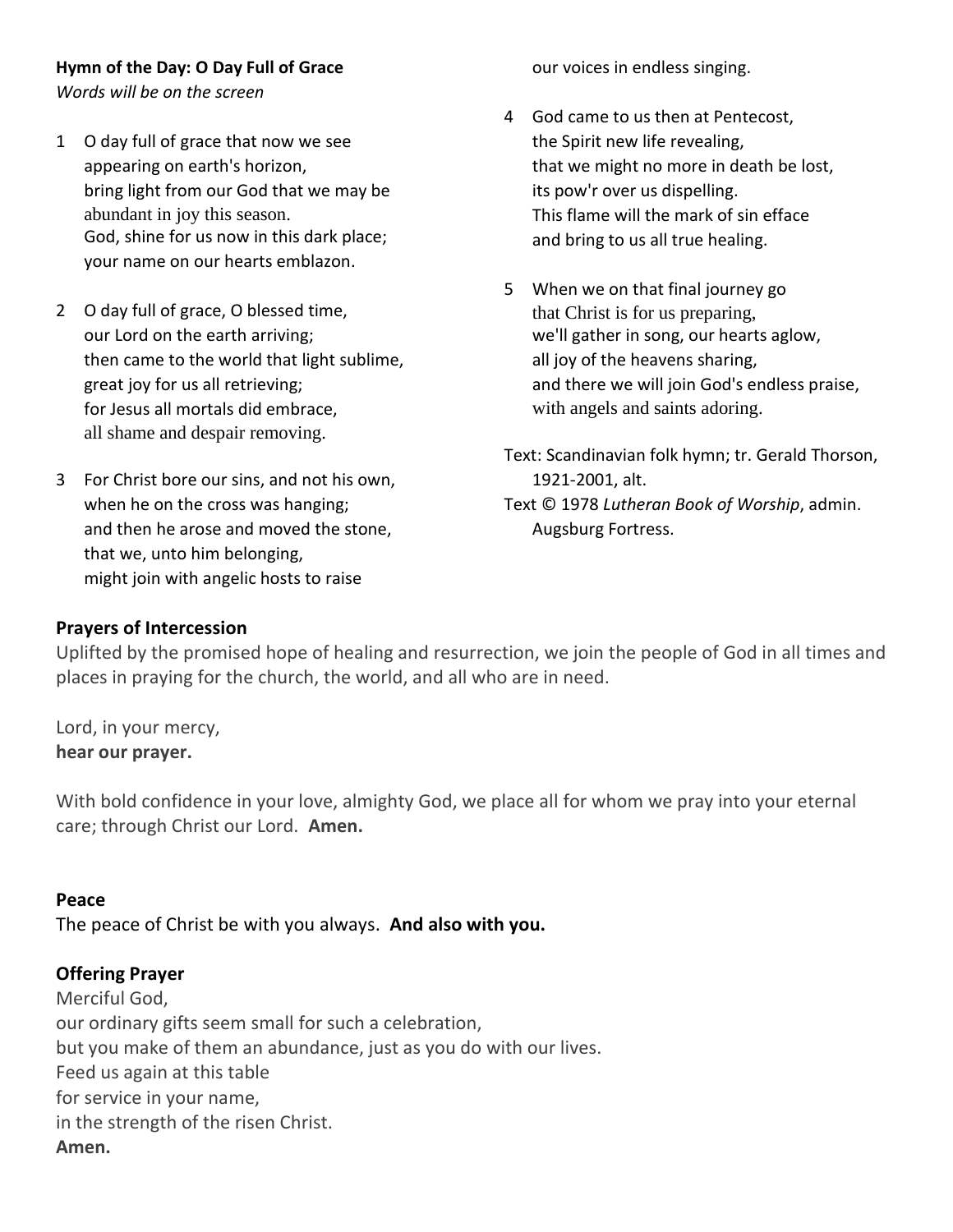#### **GREAT THANKSGIVING**

The Lord be with you **And also with you.** Lift up your hearts **We lift them to the Lord** Let us give thanks to the Lord our God **It is right to give our thanks and praise…** 

#### **Words of Institution**

**Lord's Prayer Our Father in heaven, hallowed be your name, your kingdom come, your will be done, on earth as in heaven. Give us today our daily bread. Forgive us our sins as we forgive those who sin against us. Save us from the time of trial and deliver us from evil. For the kingdom, the power, and the glory are yours, now and forever. Amen**

#### **Invitation to Communion**

Come to the banquet. Behold the risen Christ. *You will commune at the Pastor's direction*

#### *Eat This Bread* ELW 472

"Eat this bread, drink this cup, come to me and never be hungry. Eat this bread, drink this cup, trust in me and you will not thirst."